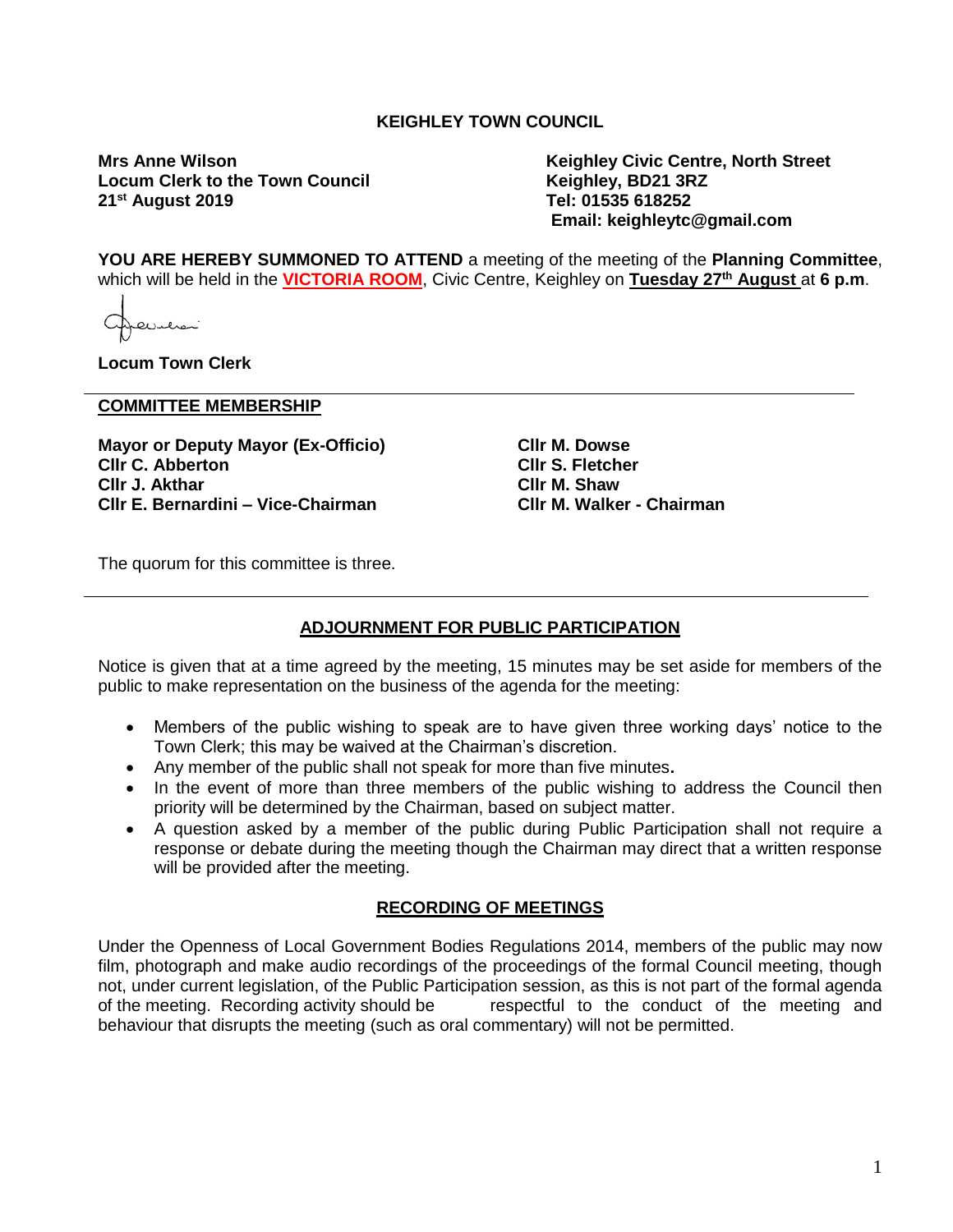# **AGENDA**

## **1. Fire safety announcement**

#### **2. Apologies for absence**

Members are asked to receive apologies of absence for this meeting.

#### **3. Declarations of Interest**

To receive declarations of interest under consideration on this agenda in accordance with the Localism Act 2011 s32 and The Relevant Authorities (Disclosable Pecuniary Interests) Regulations 2012.

(Members are reminded that should you declare a pecuniary interest at a meeting, it is your responsibility to inform the Monitoring Officer).

- i) Declarations of Interest from Members
- ii) Declarations of Interest from Officers

## **4. Public Question Time and Participation**

Members of the public are advised that they are welcome to ask questions about items on the Agenda. It is not always possible to give a verbal response at the meeting and questions may receive a written reply.

No resolution can be made under this item.

Questions should relate to matters of Town Council policy or practice and not relate to the individual affairs of either the questioner or any other named person.

## **5. Minutes**

Members are asked to approve the minutes of the Planning Committee meeting held on Tuesday 13<sup>th</sup> August 2019.

Copy attached

## **6. Committee comments on Planning Applications**

Members are asked to consider and comment on the following:

I) New applications

19/03414/FUL 166 Queens Road Keighley

Use of the ground floor as store rooms in connection with the adjacent hot food takeaway at No 164 (retrospective)

19/03333/FUL 51 Broster Avenue Keighley

Construction of three one-bed flats located above existing convenience store and associated access via proposed external staircase and elevated walkway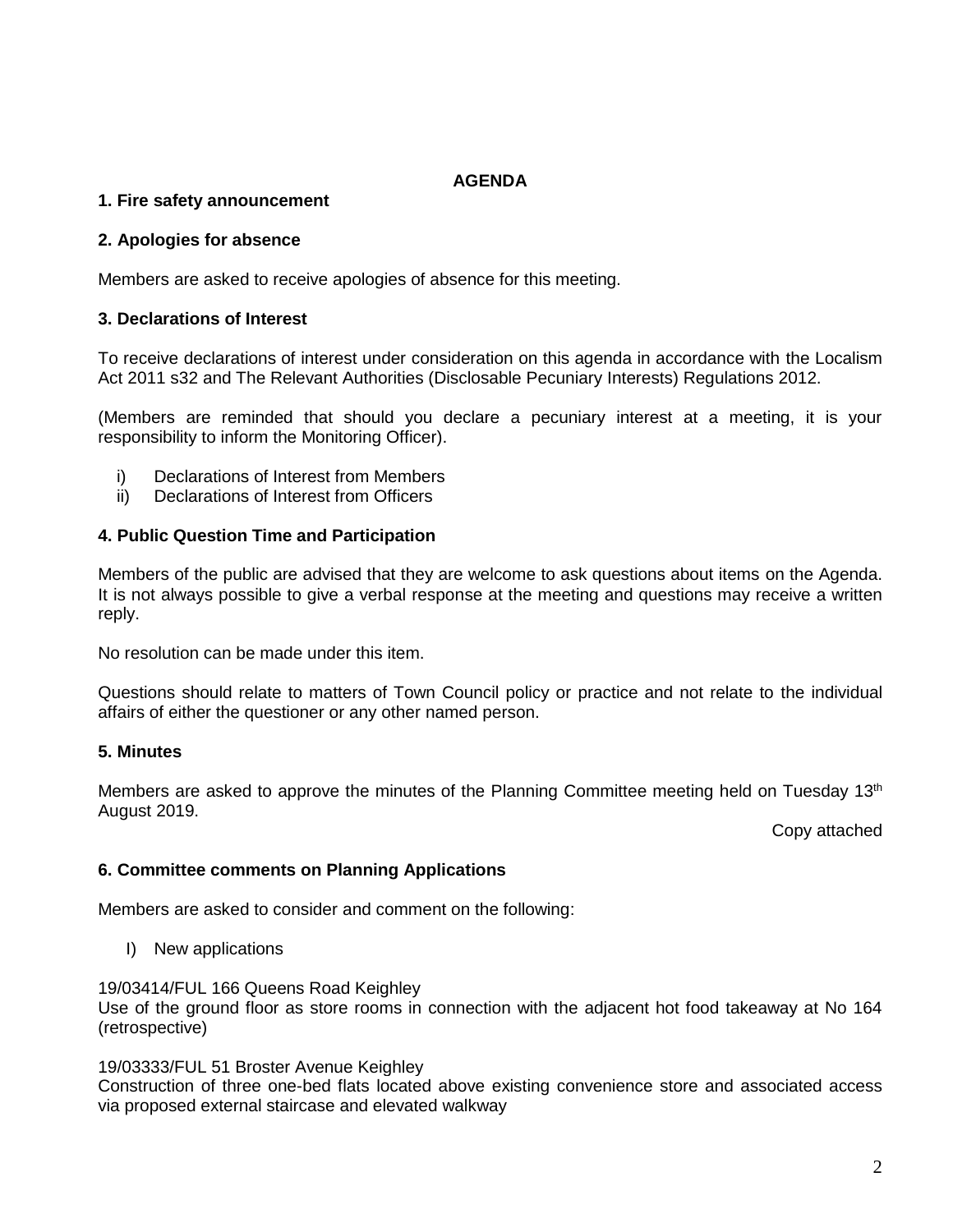19/02778/FUL Westfield Farm Tim Lane Oakworth

Demolition of existing storage building and construction of one dwelling including provision of replacement parking for existing properties

19/02090/SUB01 Site Of Former Braithwaite School Braithwaite Road Keighley Submission of details required by condition 7 and 8 of planning permission 19/02090/VOC

19/03363/TPO Unit 1 Riverside Keighley T1 Sycamore - Remove T2 Beech - Crown lift to 3.5m and cut back to clear building by 2m, leaving spread of 3m on building side

19/03374/HOU 233 Queens Road Keighley Two storey side extension

19/02511/FUL 22 - 24 Goose Eye Laycock Conversion of existing dwelling into two dwellings with side and rear extension

19/03088/HOU 6 Carr Grove Riddlesden Detached garage and decked area at the rear of the property (resubmission of retrospective app 18/03487/HOU)

19/03364/TPO 2 Greenfell Close Keighley T1 Ash - Fell, interfering with the sewers and over matured

19/03436/HOU 18 High Spring Gardens Lane Keighley Two storey side extension; garage conversion with roof height extension to add second floor

19/03430/CPN 166 Skipton Road Keighley G1 Group of 3x Conifers – Fell

19/03474/HOU 28 Southlands Road Riddlesden Front and rear dormer windows, roof height extension, hip to gable roof conversion

19/03456/HOU Green Syke Farm Green Sykes Road Laycock Detached double garage, front potch to host dwelling and new vehicular access

19/03505/HOU 2 Lakeside East Morton Hardstanding area opposite dwelling

iii) Applications Granted

19/02186/HOU 188 Bradford Road Riddlesden First floor extension added to previously approved side and rear extensions, and a detached home office/store building to the rear

19/02514/ADV The Commercial Hotel 16 Church Street Keighley One externally illuminated timber fascia sign, one externally illuminated timber hanging sign, one non illuminated single sided pictorial sign, one timber amenity board, and one set of timber plaques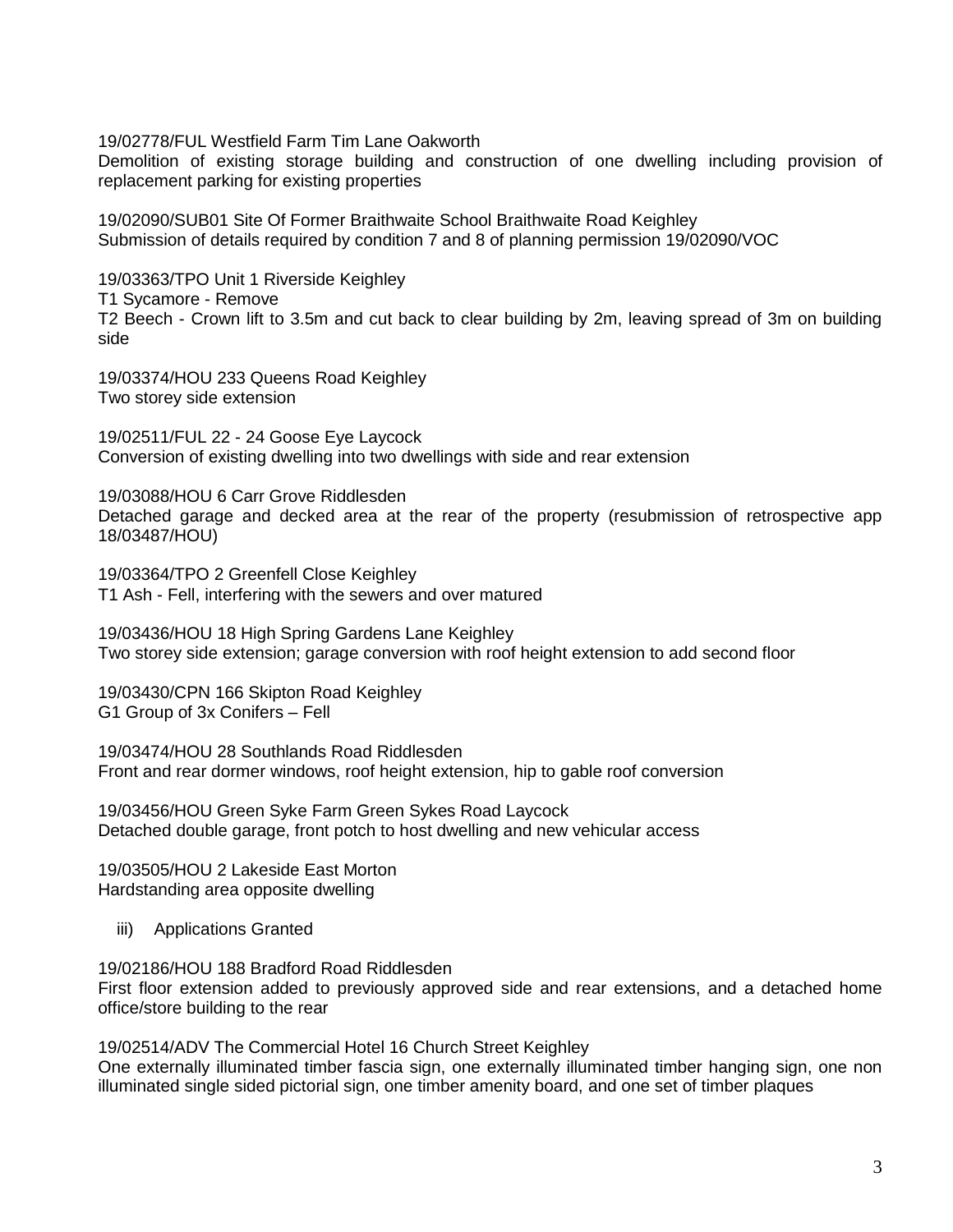19/02222/REM Land To The North Of Harden Road Long Lee

Reserved matters application requesting consideration of access, appearance, landscaping, layout and scale for one dwelling (pursuant to outline approval 17/03881/OUT

18/04320/SUB01 Keighley Junction Signal Box Bradford Road Keighley Submission of details required by condition 2 (confirmation of timetable for reconstruction) of consent 18/04320/LBC

19/02532/HOU 308 Skipton Road Keighley Replacement of bay window feature with flat upvc window & matching stonework

19/02516/LBC The Commercial Hotel 16 Church Street Keighley Internal alterations to listed building, replacement smoking shelter, new advertisements and lighting to facia, repainting of external window frames and mullions

19/02553/PND Aire Valley Business Centre Lawkholme Lane Keighley Part demolition of warehouse and office space

19/02589/HOU 11 Greenacres Drive Keighley Single storey and two storey rear extension

19/02646/HOU 217 Bradford Road Riddlesden Keighley Two storey side and single storey rear extension – resubmission

19/02647/HOU 44 Oakworth Road Keighley Single storey rear extension, front and rear dormer window (loft conversion)

iv) Applications Refused

19/02180/TPO 7 Park Terrace Thwaites Brow Keighley T1,T2,T3 and T4 Sycamores – Fell

19/02181/TPO 5 Park Terrace Thwaites Brow Keighley T5 Sycamore – fell

19/02658/FUL 11 Rushy Fall Meadow Keighley Construction of a pair of semi-detached dwellings within the garden

19/02958/TPO 86A Laycock Lane Laycock Keighley

T1 Sycamore - Crown lift to 4m all round, crown thin 10% and ensure a 2-3m clearance from the property

T2 Sycamore - Crown lift to 4m all round, crown thin 10% and ensure a 2-3m clearance from the property

T3 Horse Chestnut - Crown lift to 4m all round and crown thin 10%

v) Other Planning Matters

There are none as at the time of writing the agenda.

## **9. Delegation of comments on Planning Applications**